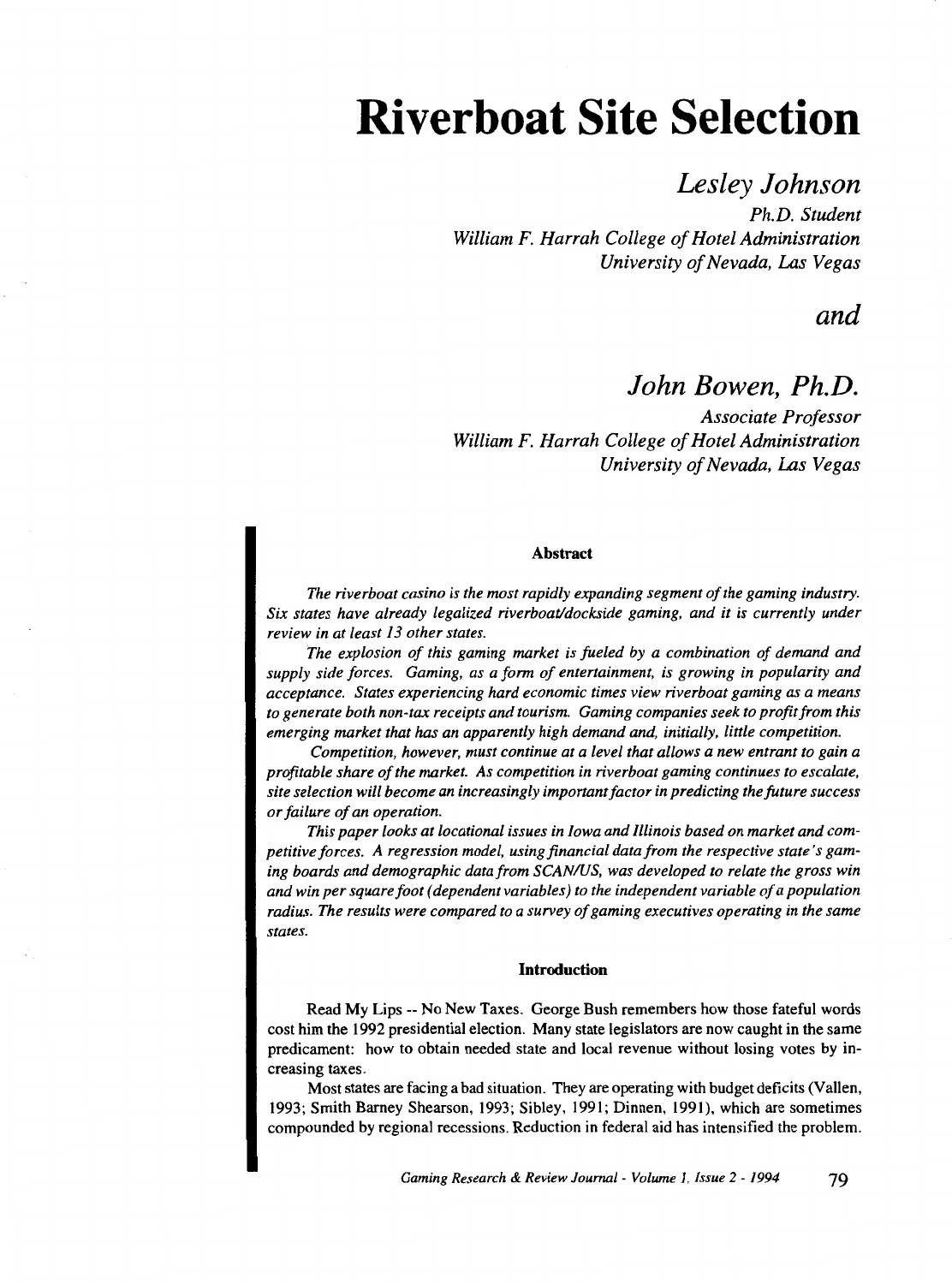Voters are rejecting new tax referendums. With most state lotteries close to maturity, legislators are now turning to other forms of gaming to stimulate state and local economies and generate additional revenue.

According to *LaFleur's 91 North American Gambling Abstract,* "the growth of state lotteries may have fostered Americans' growing taste for gambling, and increasingly state legislators are finding it palatable to legalize quasi-casino gambling in the interest of promoting tourism and turning a fast government buck" (p.14). Various forms of gaming now spreading rapidly across America include Indian reservation casinos, high payoff video poker machines, small stakes casino towns, video lottery terminals, and riverboat gaming. According to the 1994 edition of *Harrah's Survey of U.S. Casino Entertainment,* visits to riverboat, Indian reservation, and low-stakes casinos in new destinations totalled 35 million.

For many states, riverboats have emerged as a very appealing alternative to consider. Riverboats are being promoted as a means to enhance an area's tourism and tax base. As of June 1994, 47 cruising and dockside gaming boats were operating in Iowa, Illinois, Missouri, Mississippi, and Louisiana. No less than thirteen other states were evaluating tax revenue potential from this emerging market (Smith Barney Shearson, 1993; Turner, 1993; Doocey, 1993a). The Nineties may see every state, with the exceptions of Utah and Hawaii, where no legal forms of gaming exist, consid-

ering riverboat gaming.

Compared to Las Vegas or Atlantic City-style gaming, riverboats are more readily accepted by local residents. The gaming activity is controlled by its physical location on either a cruising or dockside vessel. According to Turner (1993), the riverboat concept neutralizes the "not in my backyard" attitude that many people have toward gaming.

**The idea of cruising riverboats was championed by several Davenport-area lawmakers, who saw it as a way to generate an anticipated \$11 million in annual revenue needed to offset severe budget deficits.** 

The growing acceptance of gaming as just another form of entertainment also helps to explain the riverboat phenomenon (Smith Barney Shearson, 1993; Lyle, 1993; Midgal, 1992; Mandel, Landler, Grover, DeGeorge, Weber, and Rebella, 1994; *New Harrah's Survey,* 1994; Post, 1992). A recent CNBC-Gallup poll shows that more than two-thirds of Americans approve of some type of legalized gambling. Twenty-two percent of American adults have gambled in a casino at least once By the year 2000, 95 percent of American households will be within a 200-mile radius of a casino (Smith Barney Shearson).

As always, money is a motivator. Legislators see riverboats as an indirect and less painful way to tax. Local communities also benefit because the boats create a new market for the tourist industry, the possibility of more traffic attracts new businesses, and the standard economic effect creates more jobs in those areas where gambling attracts tourists.

## **Riverboat Explosion**

In 1989, Iowa became the first state in more than 100 years to legalize riverboat gambling (Iowa Gaming Study Committee, 1993; Dinnen, 1991). The idea of cruising riverboats was championed by several Davenport-area lawmakers, who saw it as a way to generate an anticipated \$11 million in annual revenue needed to offset severe budget deficits (Dinnen, 1991 ).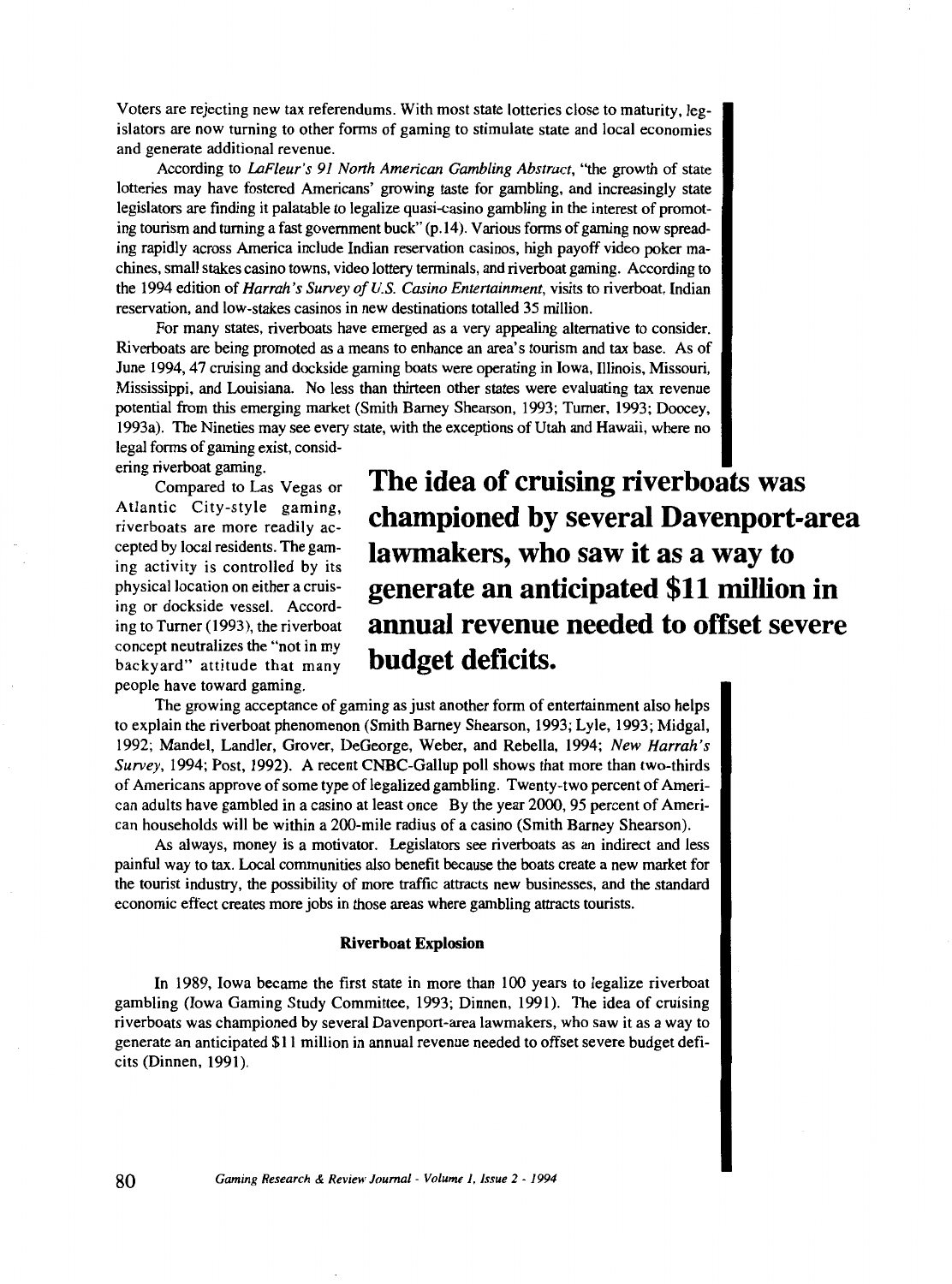Not wanting to lose this potential revenue to Iowa, Illinois legalized riverboat gaming in September 1990. The industry expanded at an unprecedented rate, with riverboat legislation enacted in Mississippi in 1990, Louisiana in 1991, Missouri in 1992, and Indiana in 1993. Doocey and Connor (1994) project that approximately 100 floating casinos will be in operation by the end of 1994.

# **Competition**

Riverboat operators are no longer operating in isolated markets. They face aggressive competition from other boats and from Indian and land-based casinos.

Eighty class II casinos are currently in operation in 30 states. Indian casinos may gain the competitive edge over cruising riverboats because of unlimited access, more effective operational cost structures, and higher degrees of customer comfort levels achievable in more spacious casinos.

The expansion of gaming locations further threatens the long-term success of cruising and dockside operations. Mississippi is the only state that allows an unlimited number of licenses. Some argue that this has caused the Gulf Coast region to become oversaturated (Doocey & Conner, 1994; Dow Jones, 1994). Thirteen boats, as of June 1994, operate in the communities of Biloxi, Gulfport, and Bay St. Louis. Another three are under construction, and four are in the planning stage. They will also face competition from one of their primary markets, Louisiana, where as many as ten riverboats are projected to be operating by the end of 1994 (Doocey and Connor, 1994). New Orleans will provide additional intense competition when Harrah's opens its temporary land-based casino in 1995, to be followed by the world's largest casino several years later.

Dockside casinos in Mississippi's Tunica County are discovering that this area is also in danger of being overbuilt. When the eighth casino opened for business in June 1994, President Riverboat Casinos, citing a \$2.7 million loss, announced that it would leave the area within two months ("President Leaving Tunica," 1994). Two months earlier, Tunica's Lady Luck sailed away to Coahoma County. Harrah's Casino in Tunica laid off 20 percent of its staff in June 1994, citing as the cause increased competition in a city that had too many casinos.

The impending crowd of newcomers threatens already declining margins in the state. It is estimated that operating margins have declined to between 25 and 30 percent from 40% in 1992 (Dow Jones, 1994). As of June 1994, 26 riverboats and dockside casinos were open in Mississippi, eight more are licensed but not yet open, and another 39 have applications pending (Dow Jones, 1994).

Boats have also sailed away from the Iowa side of the Mississippi. Strict loss limits (now repealed) of \$5 per bet and \$200 per cruise, coupled with regulations that limited gaming space to 30 percent of the square footage of the boat (now repealed), sent the Casino Belle (the second largest boat in terms of size and win), Diamond Lady, and Emerald Lady to more profitable waters.

# **No Protected Markets**

Turner (1993) projects that, by the end of 1995, riverboats will entertain more than 25 to 30 million people annually. The emergence of riverboats as one of the largest gaming markets in the United States (Turner, 1993; Post, 1992; Post, 1993), along with the rapid growth of Indian and other land-based gaming, threatens to eliminate the protected markets enjoyed by the first boats. With more demands for unlimited licensing, states will begin to move away from riverboat monopolies to the free market (Doocey, 1993b). Doocey (1993a) states, "People who think a protected riverboat market means an area without competition should perhaps think twice. A look at riverboats in Illinois and the casino competition within 100 miles of each boat shows there is no such thing as a protected market anymore" (p.62). Those that are less competitive may not survive.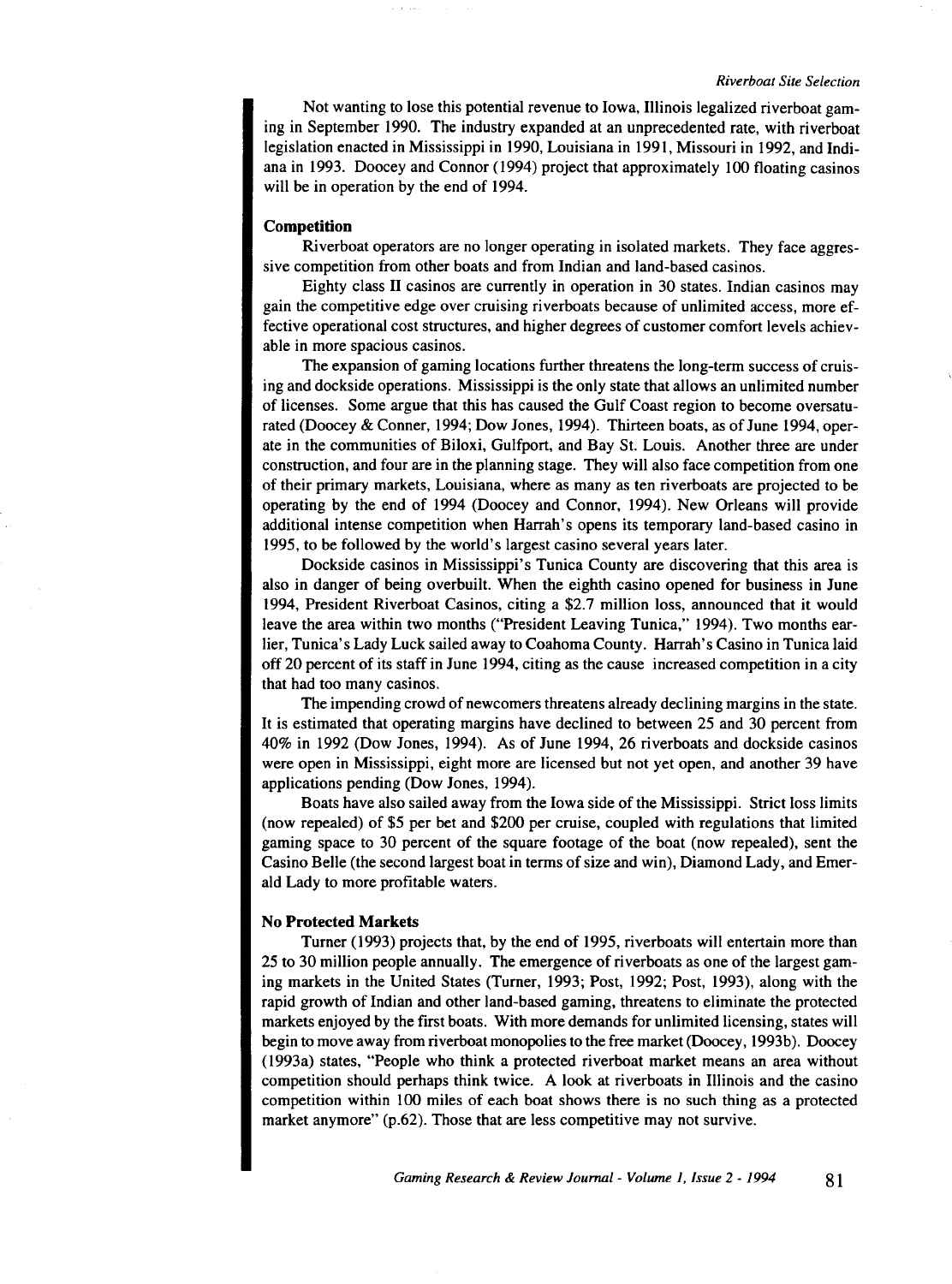## **Site Selection**

As competition escalates, riverboat site selection will become an increasingly important factor in predicting the success or failure of an operation. Early operators had several advantages over those presently entering the riverboat market: limited or nonexistent competition, a new and unique leisure product, consumer demand that exceeded available supply, limited advertising expense due to high consumer awareness, and a relatively low cost of entry (Turner, 1993). Any riverboat located in a newly legalized gaming area would yield high profits. As the supply of casinos entering the market increases, operators must recognize and evaluate the key variables that will render success or failure. Long-term profitability will require a thorough understanding of the location analysis process.

The location of a riverboat casino determines the type and number of people it will attract. The appropriate location provides ready access to a large number of target customers who will routinely patronize the business. As each gaming market has unique characteristics, the viable operation will produce a gaming product that meets the specific needs of the individual market, local community, and gaming regulators. Fulfilling these objectives requires a thorough understanding of customer demographics and the physical properties of the construction site.

It is becoming more costly to enter the riverboat market. The operator must weigh the total costs involved in the application licensing process against the chances of being selected. In March 1994, the Indiana Gaming Commission was busy reviewing the 39 applications, at \$50,000 each, that had been filed in anticipation of securing one of 11 licenses. The Gaming Commission hopes to have finished awarding all of the licenses by sometime in 1995 (Labalme, 1994).

The risk of lost application costs will escalate as more companies compete for licenses. Most jurisdictions also incorporate an investment commitment for the infrastructure of the local community. Location analysis can help determine whether it is costeffective to vie for a license in a particular area.

The probability of success, therefore, of each individual boat operation is highly dependent on its location. Despite its predictive importance, little has been written about the process of site selection as it applies to this segment of the gaming industry. This study was undertaken to assess how site selection relates to riverboat profitability.

# **The Decision To Enter New Markets**

The two major factors affecting a company's decision to enter a new market are market forces and the political/social environment. There must be a strong demand for gaming. Additionally, the competition must be at a level that allows a new entrant to gain a profitable share of the market.

The other factor to be considered in the decision making process is the political/ social environment. The attitude of the residents of an area can have a major influence on politicians' actions toward gaming. The introduction of riverboats can greatly affect local residents. For example, residential rents have increased by \$200 in Mississippi's Tunica County, putting a burden on low-income residents (Cooper, 1994). The town of Fort Madison, Iowa, borrowed \$2.6 million to build a docking facility for the Emerald Lady. Tax income from the boat was to pay the \$250,000 per year payments. The boat left after fourteen months, leaving local residents to pay off the debt through increased taxes.

Communities are also finding that riverboats do not always bring additional dollars to the region. Local wagering simply redistributes money. Downtown merchants in Alton, Illinois, report only minimal business generated by the local riverboats, while some merchants in Memphis claim their business has decreased since the boats arrived in Tunica (Mannies and Schlinkmann, 1994; Bersen, 1994).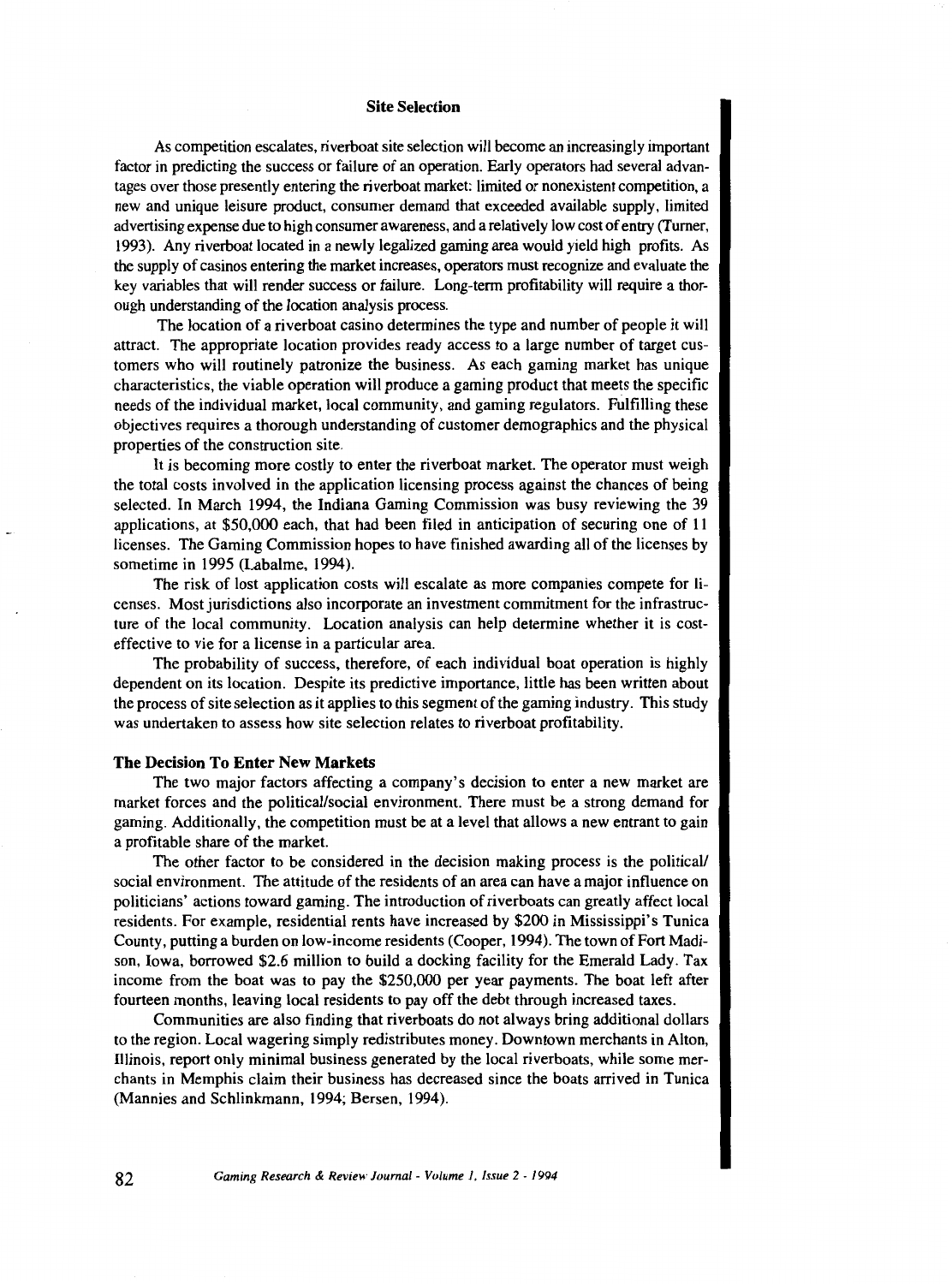Laws created by politicians and changes to these laws can affect the profitability of riverboats. The provision for dockside gambling in Biloxi hurt the original "boat" casinos. The new barge casinos with their high ceilings and spacious and open multi-level facilities were no match for the low ceilings and narrow aisles of Biloxi's conventional riverboats. Iowa's revocation of its low wagering limits helped the Iowa boats, but caused the boats on the Illinois state line to lose their competitive advantage.

Communities and governments looked to riverboats as the answer to their financial problems. Those communities that approved riverboats did so based on faith, as there was little historical data to help them make a decision. Some communities have had good experiences with riverboats, while the experiences of others have been disastrous. Governments have made mistakes, recognized their mistakes, and changed the rules in the middle of the game. Today, the environment for riverboats is unsettled. Riverboat companies want to be a welcome member of the community, and they want to develop their projects in a fair and stable political environment.

It is not within the scope of this paper to go into detail about these political and social issues. The focus of this is locational issues based on market and competitive forces.

#### **Location Models**

#### **Concentric Ring Model**

According to Constan (1993), the most simplistic model useful in analyzing a potential gaming market is the concentric ring model. This method is derived from documented relationships between travel distance and gaming behavior. In other words, people who live closer to the casino are more likely to go and will go more frequently than those who

**It is becoming more costly to enter the riverboat market. The operator must weigh the total costs involved in the application licensing process against the chances of being selected.** 

must travel longer distances. Propensity and frequency are the two main elements in this model. Constan defines propensity as the percentage of the adult population that will go to a casino at least once a year and frequency as the average number of visits made by those who are garners. The number of visits can be estimated by multiplying the adult population in a given region by the propensity to

determine the number of gamers, and then multiplying the number of gamers by the frequency to forecast the annual number of gamer visits. Companies that evaluated the riverboat market in Indiana and Missouri used the concentric ring model to decide whether the population base of a potential site could adequately support a gaming operation. This is particularly critical if other riverboat or gaming operations already exist or are planned in the near future.

The State of Illinois is a good example of the successful application of the concentric ring model. The sites are more evenly distributed around the state compared with the cluster design seen in Mississippi. Each of the nine sites can be supported by either local or day-trip business. Illinois riverboats have been consistently among the most profitable in the industry.

As in Christaller's central place theory of retail location, the range of the potential market area is defined as the maximum distance a customer is willing to travel for the good or service (Craig, Ghosh, & McLafferty, 1984 ). The range establishes the outer limit of the market; for riverboats this is the 150 - 200 miles that constitutes a day trip. The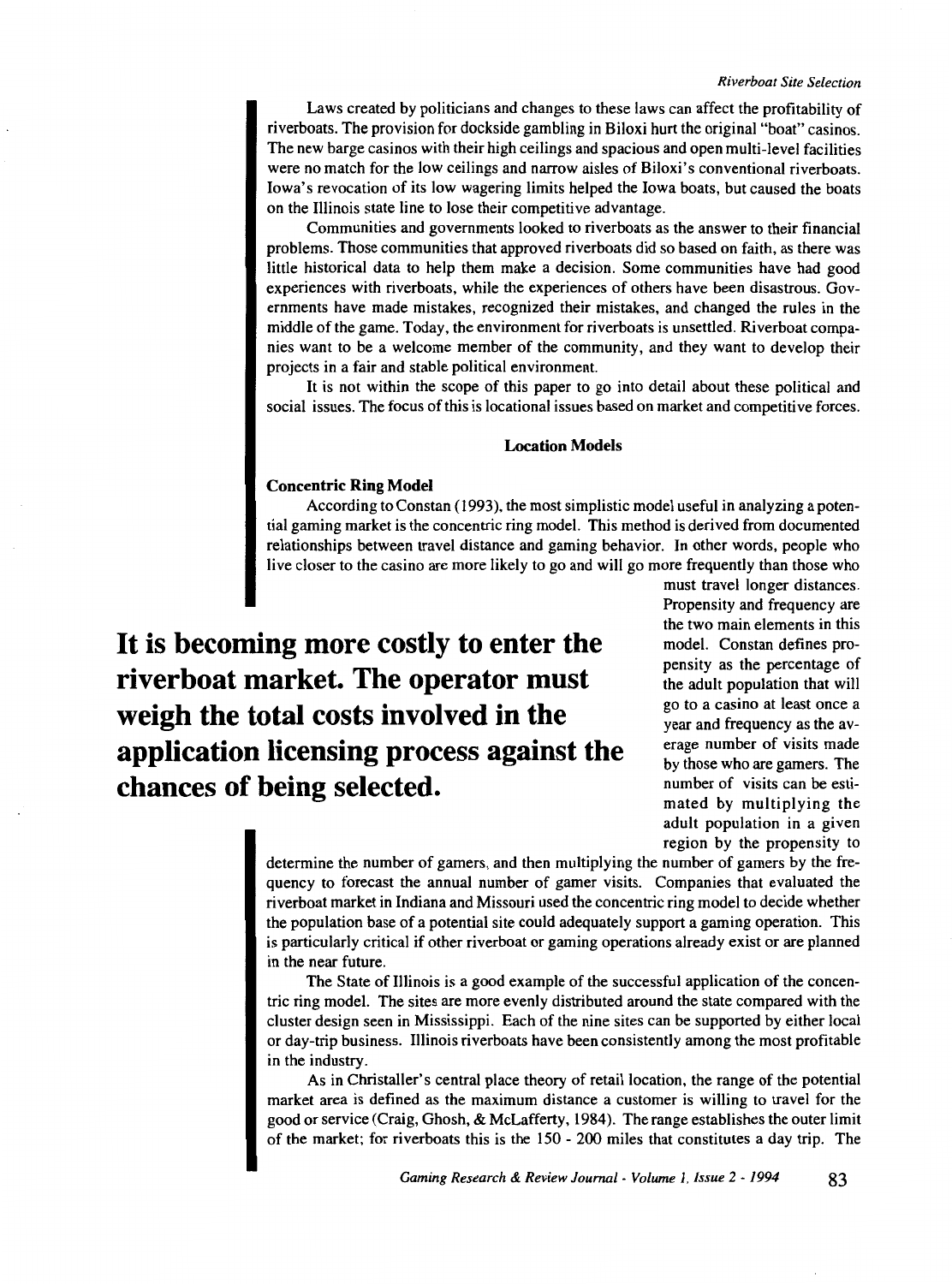radius of the area containing the population that can just support the business establishes the inner range, or threshold (Craig, et al., 1984 ). The central place theory states that the business will be successful if the outer range exceeds the inner range.

As gaming behavior varies with miles traveled, the potential market area is then subdivided into concentric rings of increasing radius. The inner ring usually has a radius of 25 to 50 miles, the middle ring a radius of 75 to 100 miles, and the outer ring a radius of 150 to 200 miles. The adult population within each area can be determined using census data. The number of annual gamer visits is then calculated by multiplying the adult population in each ring by the estimated frequency of travel. Prospective operators are using this method to learn how large a market area is needed to support a riverboat.

Constan (1993), however, cautions that the concentric ring model works only for markets without significant local competition. It is not applicable to newly emerging markets with many gaming facilities in several locations. This scenario, as illustrated by Tunica County and Mississippi's Gulf Coast, creates substantial overlap between the market areas (Constan, 1993).

The first operators in Tunica, for example, calculated that the outer range, or day trip, was sufficient to support a few casinos. The inner ring, based on the population of

Tunica alone, clearly could not support even one casino. The initial casinos were highly profitable, which lead other operators to believe that the market was potentially unlimited. These later entrants into the market, however, failed to recognize that the outer ring of the market was

**Las Vegas may remain as the best example of the gravity model in full operation. Even though gaming continues to expand, Las Vegas is more popular than ever because it offers an unparalleled experience.** 

diluted by the increased number of gaming choices. As a result, three casinos in Tunica have closed and two more have filed bankruptcy. The concentric ring model will be less useful as gaming, in its various forms, continues to expand.

# **Gravity Model**

The gravity model traditionally used to determine the market area of a store or shopping center (Simons, 1992; Curry & Moutinho, 1992; Rogers, 1992), can also be applied to riverboat site selection. The model states that given shopping centers of equal size, people will shop more frequently at the closest one. When the shopping centers are of unequal size, people will gravitate to the larger, more diverse center more frequently and from greater distances than to the smaller shopping center. The model predicts that consumer preference is directly related to a quantifiable factor such as square feet and inversely related to the square of the travel distance (Constan, 1993).

Constan (1993) confirms the applicability of the gravity model to riverboat establishments. In a study done of the Mississippi Gulf Coast market, it was found that people living east of the casino developments were more likely to patronize the eastern casinos, while people to the west were more likely to frequent the western casinos. As predicted by the gravity model, two major exceptions surfaced. Two of the largest casinos were successful in attracting the business of customers from longer distances in spite of the increased travel time. The gravity model, combined with the estimates of total number of gamer visits derived from the concentric ring model, can be used to forecast the distribution of gamer visits from a defined geographic area to each gaming location (Constan).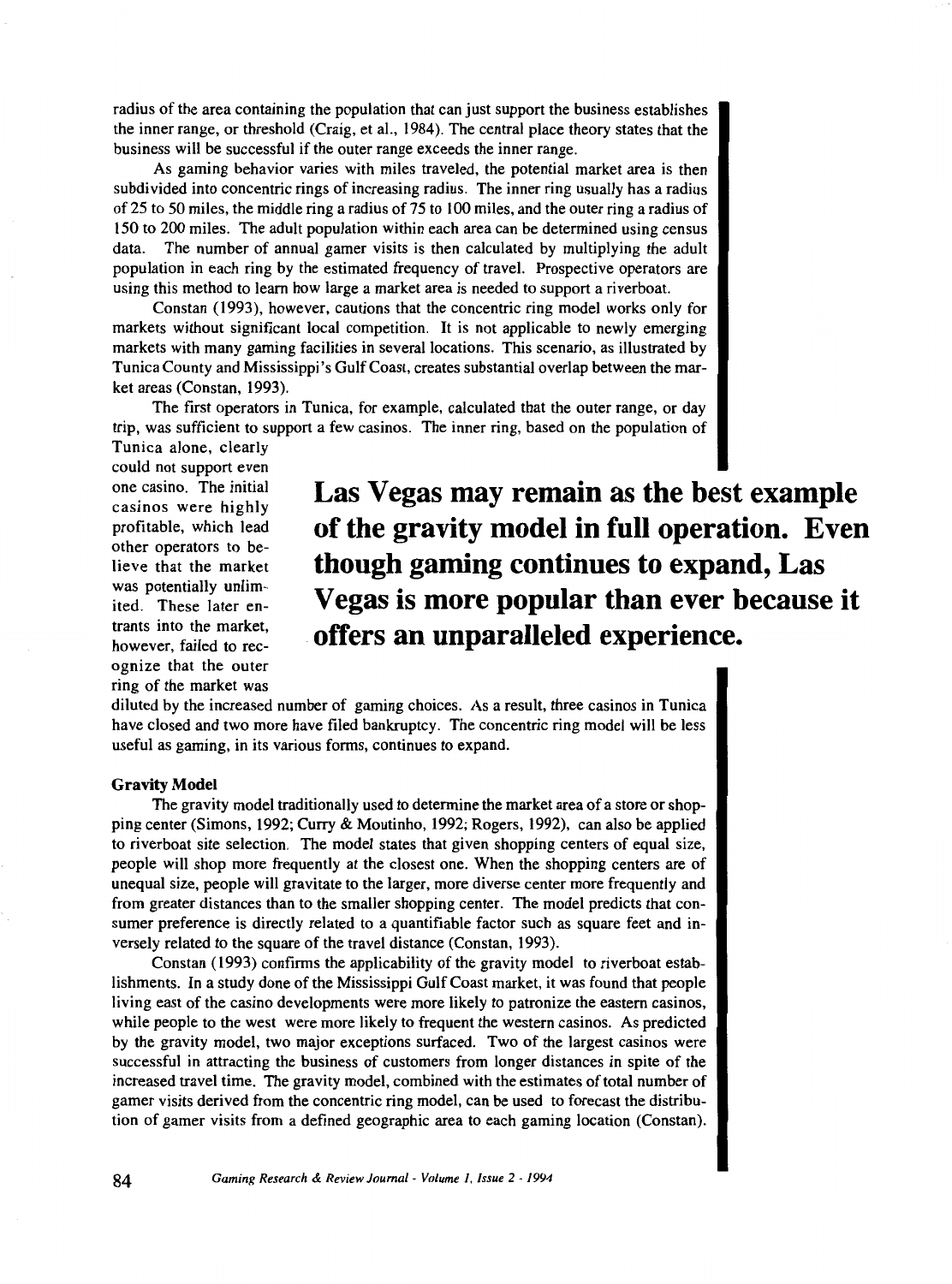The model can also be adapted to consider other factors, such as competition and image (Constan; Rogers, 1992). With the rapid rise of gaming competition, the attractiveness factor of each individual riverboat will yield more weight in this equation.

A prime example of the gravity model at work is the introduction of gaming riverboats in Eastern Louisiana. Since the boats in Eastern Louisiana offer essentially the same service as the Mississippi Gulf Coast, casinos in the Gulf region have seen a significant reduction in customers coming from Louisiana. Atlantic City has also witnessed the effects of the gravity model. Unlike Las Vegas, which has positioned itself as a resort destination, Atlantic City remains vulnerable because it relies on the day- trip business, which is a product easily duplicated by new jurisdictions. Slot revenues at Foxwood's casino in Connecticut, for example, now run 50% ahead of Atlantic City's (Wertheim Schroder, 1993). Operators in Atlantic City fear an additional loss of market share if gaming is legalized in Pennsylvania.

Las Vegas may remain as the best example of the gravity model in full operation. Even though gaming continues to expand, Las Vegas is more popular than ever because it offers an unparalleled experience. The uniqueness of the mega-resorts has strengthened the position of Las Vegas as a resort destination that offers more than gaming entertainment. Customers are willing, although gaming may be present in their own area, to spend the additional time traveling to Las Vegas. On the other end of the gravity model, drivein customers from the Los Angeles area seeking just a gaming experience frequently stop at the casinos on the Nevada-California border rather than driving an additional thirty miles. Incoming customers from Utah have popularized casinos near the Utah-Nevada border, which is approximately 90 miles from Las Vegas.

# Regression Analysis

Another option for analyzing the attributes of a potential site for a riverboat operation is regression analysis. In this method, the dependent variable, such as gross win, is explained by the positive or negative influence of one or more independent variables, such as population. This forecasting model, which has been applied to retail location analysis since the 1960's (Rogers, 1992), may be useful in isolating and quantifying the predictor variables that are significantly correlated with market share and profitability. This study uses regression analysis to identify factors important in the selection or a riverboat site.

#### Methodology

This paper examined the two states to first legalize riverboat gaming, Iowa and Illinois, respectively. The gaming statistics for individual riverboats is public information in these states. The gross win, admissions, slot win, table win, and the size of the casino were obtained from the Iowa Racing and Gaming Commission and the Illinois Gaming Board and tracked for the twelve boats operating in these states. The win per square foot was calculated and included in the study. Some early reports did not include the number of slot machines or square footage. This was obtained, when needed, from the individual boats.

The data included in the study was for the nine-month period of July 1993 to March 1994. All boats in the study were operating during these nine months. The gross win, per square foot, and admissions were average monthly figures. The win per table and win per slot were average daily figures.

Demographic data for the populace in the potential geographic market for each boat was obtained using SCAN/US geodemographic software. The demographic data was collected for radii of 50 miles, 100 miles, and 175 miles. These radii are consistent with radii used by casino operators when looking at locations, according to demographic researchers we contacted. The radius of 175 miles captured the metropolitan Chicago area for the boats in Iowa. The study was limited to the demographic categories available through the software. Two of the demographic categories provided by the software were persons twenty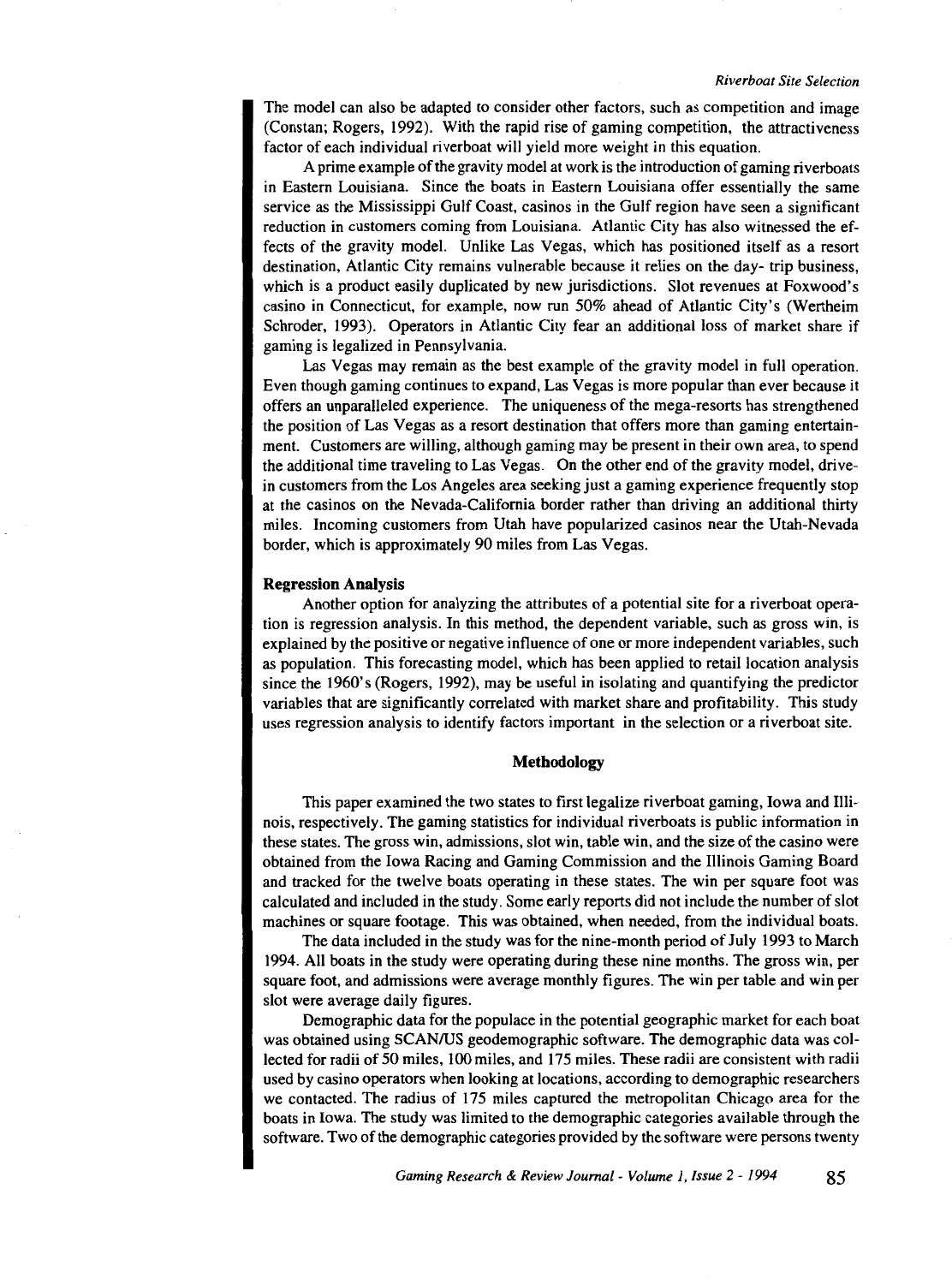years or older and persons twenty-five or older with at least a high school education. There was not a category on the software for population twenty-one or older. The two categories chosen allowed the data to be analyzed using a lower age that included all of the population and a higher age that included only those with at least a high school education.

The riverboats in this region provided a good mix of operations. Iowa had originally set betting limits of \$5 per hand and \$200 per trip, while Illinois did not have limits. Chicago residents, who live four hours away, is one market for the riverboats in Iowa and in Illinois near the Iowa border. Three boats are located in suburban Chicago, and two more boats operate in suburban St. Louis. Additionally, there are two boats in larger cities in mid-Illinois, Peoria and another boat in Metropolis, which is at the southern tip of the state These seven boats are dependent on local markets. Thus, the boats involved in the study are a mix of limited stakes and high stakes gambling and have market catchment areas ranging from 175 miles to 50 miles. The riverboats included in the study were:

#### **Boat**

# President Mississippi Belle II Sioux City Sue Alton Belle Par-A-Dice Casino Rock Island Empress & Empress II Silver Eagle Players Northern Star & Southern Star Casino Queen Hollywood Casino

**Location** 

Davenport, lA Clinton, lA Sioux City, lA Alton, IL Peoria, IL Rock Island, IL Joilet, IL East Dubuque, IL Metropolis, IL Joilet, IL

East St. Louis, IL Joilet, IL

There was no consensus among gaming executives or government gaming officials as to the most meaningful measurement of financial success. Gross win, per admission, and win per square foot were all mentioned as indicators of profitability.

This data was used to build the re-

gression models relating the gross win and win per square foot (dependent variables) to independent variables. The independent variables included the population within radii of 50, 100, and 175 miles. Regression analysis assumes that the independent variables are independent of each other. Thus, only one variable representing population could be used in the equa-

# **This study looked at factors gaming executives considered when making site location decisions.**

tion, since the outer rings contained the population of the inner rings. The size of the ring (50, 100, 175) and the population age (twenty+ or twenty-five+) were chosen based on the variable that created the best fit in the equation and thus explained the most variance in the dependent variable. The twelve boats combined had been in operation for a total of 230 months during the study period.

# **Regression Analysis**

The regression analysis was limited to one dependent variable and one independent variable because of the small sample size, twelve. A rule of thumb in using regression is that there should be at least ten observations for each independent variable. This restriction prevented the development of a multivariate model, however, we could investigate the influence of the different independent variables on gross win and win per square foot.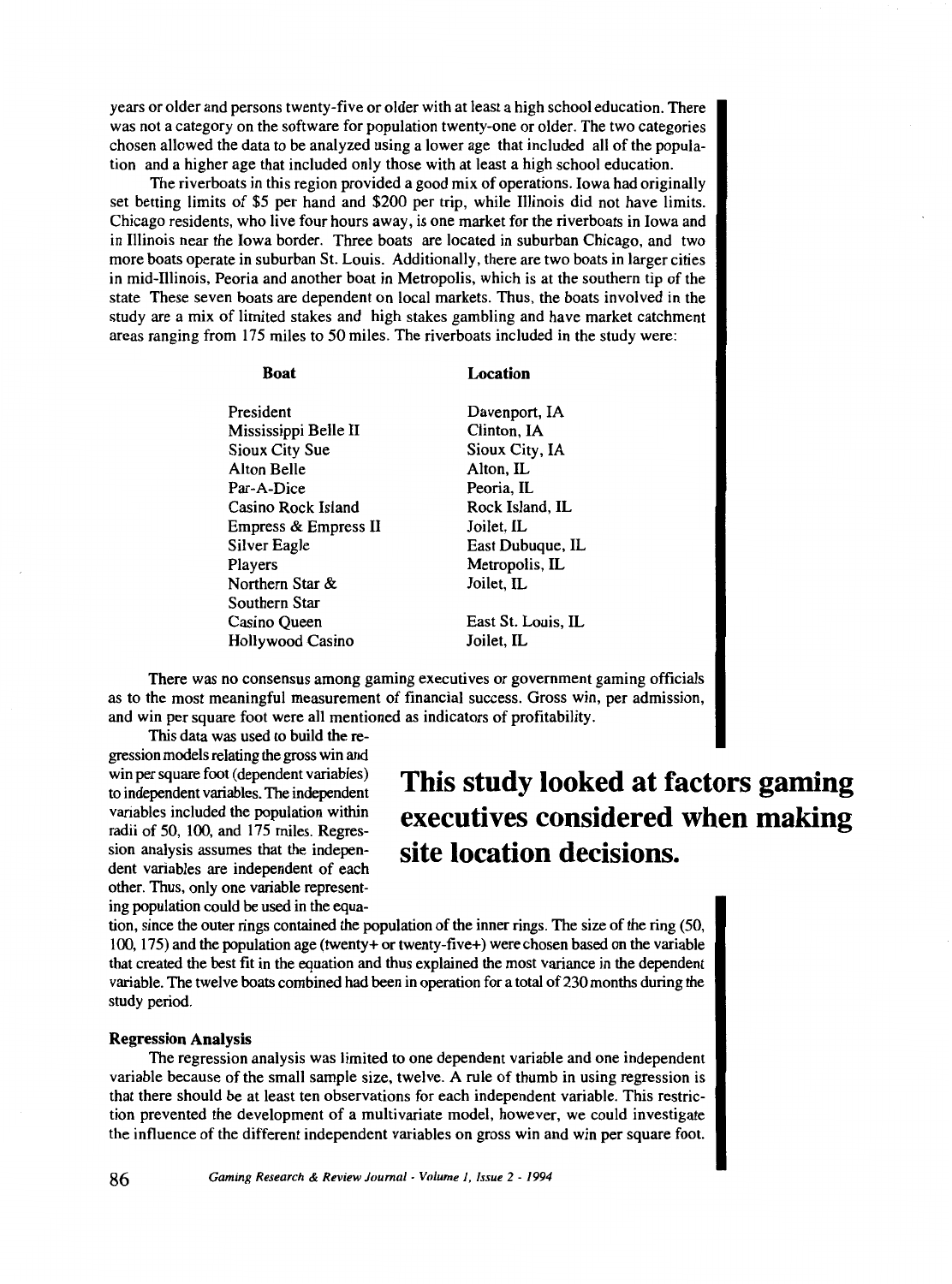An important question in the site selection process for a riverboat is which radius is the most important. In the first set of regression equations gross win was used as the independent variable and the demographic data was used as independent variables. Each radius was analyzed using the twenty plus and the twenty-five plus population data. In all cases the twenty plus population radii explained more variation than the twenty-five plus population. The results of the regression analysis summarized in Table I.

# Table 1. Results of Regression Analysis of Population Over 20 Years and Casino Gross Win

| <b>Radius</b> | <b>Coefficient</b> | <b>Significance</b> | R   | <b>Coefficient of</b><br><b>Constant</b> | <b>Significance</b> |
|---------------|--------------------|---------------------|-----|------------------------------------------|---------------------|
| 50 miles      | 1.79               | .01                 | .76 | 2617810                                  | .02                 |
| 100 miles     | 1.41               | .OI                 | .68 | 1225223                                  | .35                 |
| 175 miles     | .54                | . 14                | .20 | 794434                                   | .82                 |
|               |                    |                     |     |                                          |                     |

The information in Table 1 for the 50-mile radius can be interpreted as follows. The 1. 79 coefficient means that for every additional person over twenty living within 50 miles of the riverboat one could predict another \$1.79 in gross win per month. The constant of \$2,617,810 is added to population calculation to provide a prediction of gross win. The equation for gross win would be population over twenty  $x$  \$1.79 plus \$2,617,810. A significance level of .05 is used to decide if the effect of the number of persons living in each of the three bands on gross win is statistically significant. If it is significant, this supports the claim there is a linear association between the population within a radii and the gross win. The R squared is the amount of variation in the dependent variable explained by the independent variable. The 50-mile radius explains 76% of the variance in gross win.

Table 2 gives the results of the regression analysis when win per square foot was used as the dependent variable. In these sets of equation the over twenty years of age radii explained the most variation in all three bands. The 50-mile radius had the highest R squared. As the size of the radius increased the amount of variation explained decreased.

# Radius Coefficient · Significance · R<sup>2</sup> Coefficient of Significance (per 180,000 people) Constant 50 miles 1.89 .01 .01 .47 7.43 .01 100 miles 1.56 .02 .46 5.72 .03 175 miles 0.94 .04 .04 .04 .04 .04 .04

# Table 2. Results of Regression Analysis of Population Over 20 Years and Per Square Foot in Dollars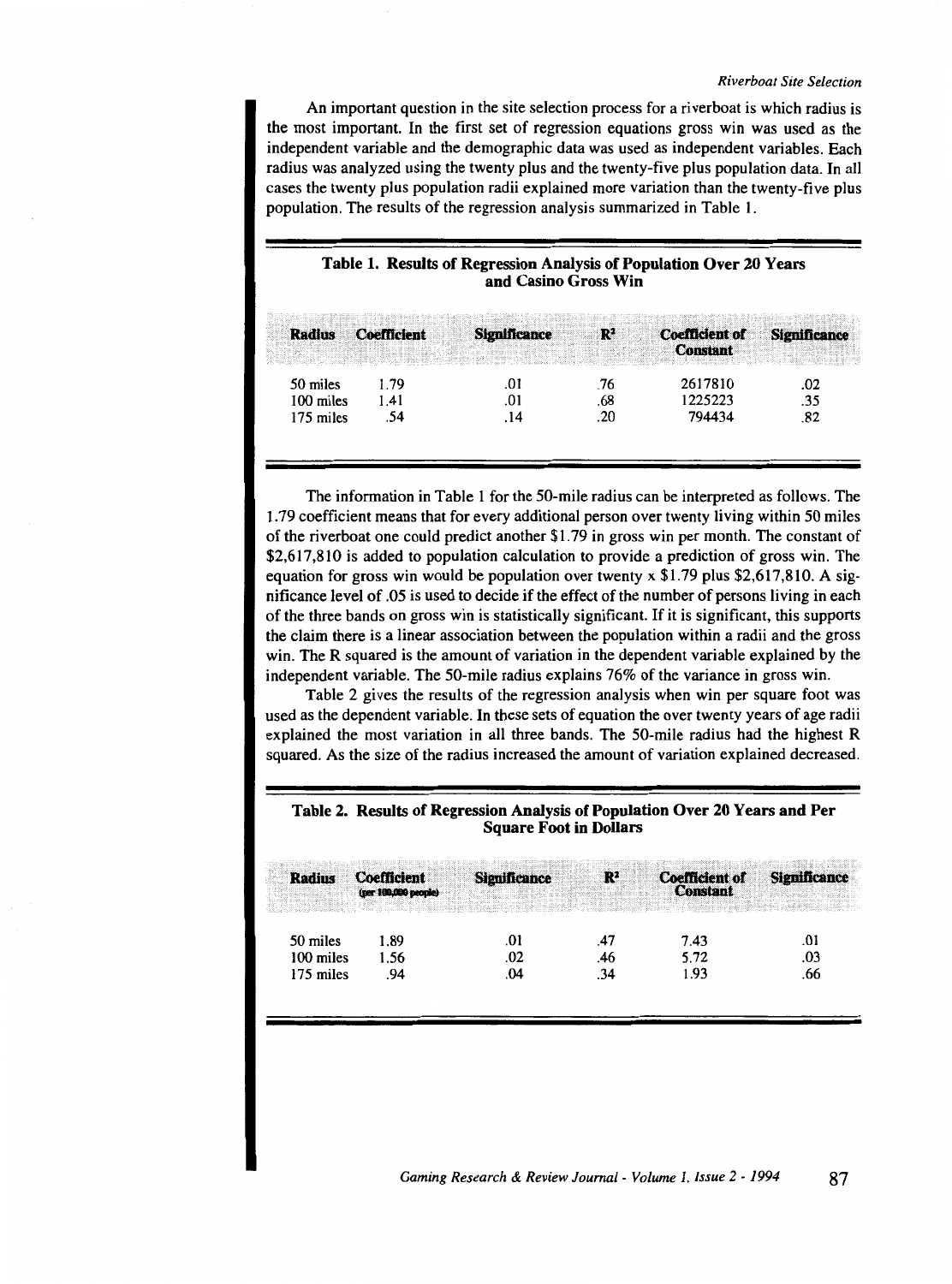Two other areas of interest are the impact of competition and betting limits. The boats with competitors within fifty miles were compared with the boats that did not have any competition within fifty miles. The boats in Iowa had betting limits during the time of the study. They were compared with boats in Illinois. The results of these comparisons are shown in Tables 3 and 4.

|  | Table 3. Comparison of Casinos With and Without Direct Riverboat Competition |  |  |  |  |  |  |
|--|------------------------------------------------------------------------------|--|--|--|--|--|--|
|--|------------------------------------------------------------------------------|--|--|--|--|--|--|

| <b>Variable</b>     | <b>Mean with</b>   | <b>Mean Without</b> | <b>Significance</b> |  |
|---------------------|--------------------|---------------------|---------------------|--|
|                     | <b>Competition</b> | <b>Competition</b>  |                     |  |
| Admissions          | 151,672.00         | 65,872.00           | .01                 |  |
| Win per admission   | 49.86              | 38.89               | .24                 |  |
| Win per slot        | 235.63             | 136.19              | .11                 |  |
| Win per table       | 2089.51            | 953.55              | .04                 |  |
| Win per square foot | 12.89              | 8.22                | .19                 |  |
|                     |                    |                     |                     |  |

# Table 4. Comparison of Casinos With and Without Betting Limits (Iowa vs. Illinois)

| <b>Betting Limits</b> | <b>Betting Limits</b> |                   |                     |
|-----------------------|-----------------------|-------------------|---------------------|
| 140.141.00            | 43.266.00             | .04               |                     |
| 51.37                 | 27.04                 | .01               |                     |
| 235.00                | 71.78                 | .01               |                     |
| 2068.74               | 258.56                | .01               |                     |
| 13.53                 | 3.20                  | .01               |                     |
|                       | <b>Means Without</b>  | <b>Means With</b> | <b>Significance</b> |

#### Survey of Riverboat Executives

This study looked at factors gaming executives considered when making site location decisions. Through personal interviews with casino executives in the Las Vegas area, fifteen items were identified as important in the selection of a site for a riverboat. A survey was developed asking respondents to rate these items on a five-point scale, with one being unimportant and five being very important.

The survey was sent to twenty-three riverboat executives with operations in Iowa and Illinois. The executives were general managers of riverboats, presidents of companies operating riverboats, and CEOs of these companies. Fifteen people responded for a response rate of 65 percent. One survey was not used, as it was from a personnel director and all the others were from positions one would expect to be involved in the site selection process for their company's riverboats. The respondents included 2 CEOs, 1 corporate secretary, 1 COO, 3 presidents, 3 general managers, 2 VP/operations, and 1 VP/marketing. One respondent elected not give a title as this was optional. The results of the survey are found in Table 5.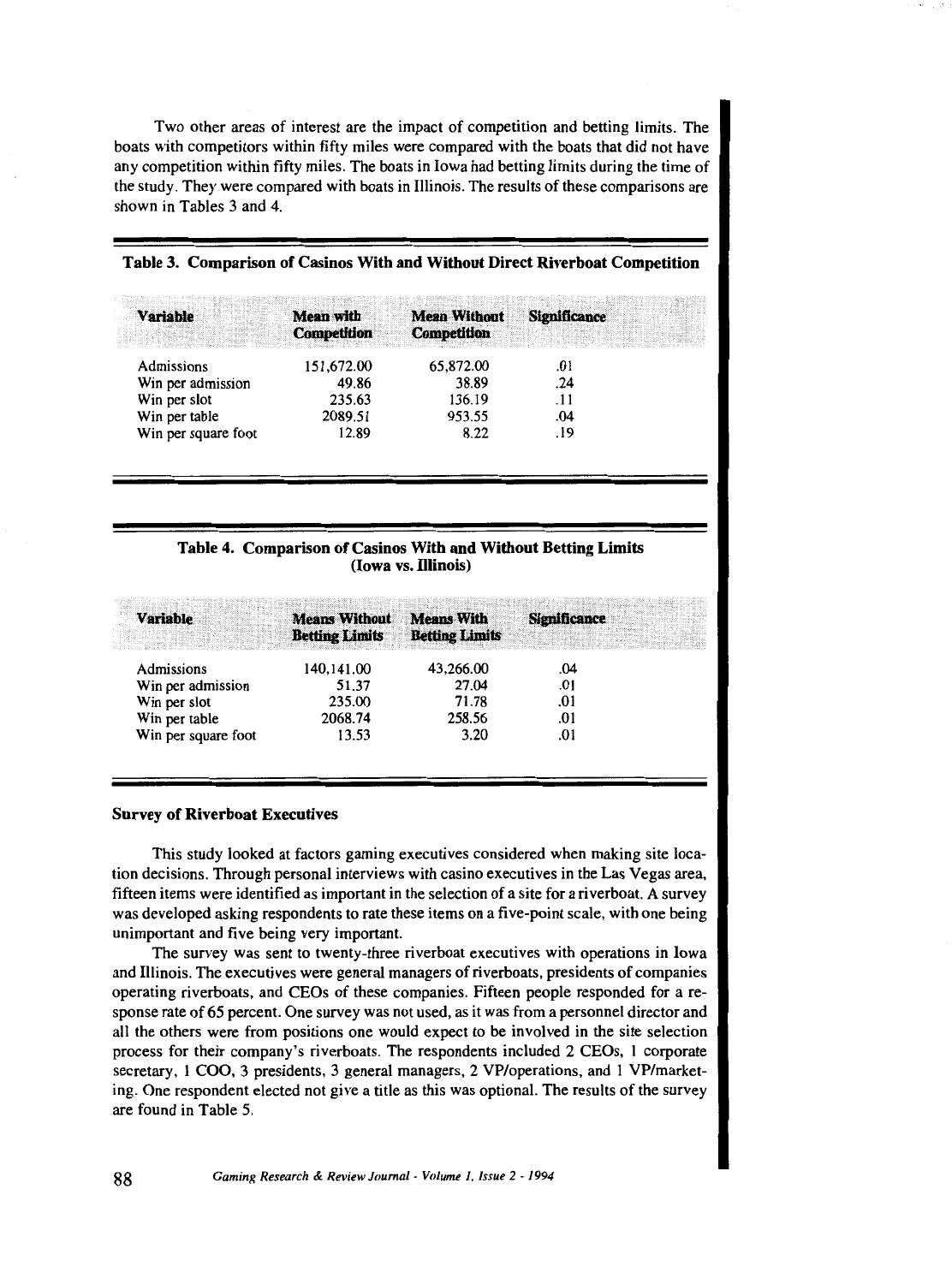# **Table 5. Results of The Gaming Executive Survey**

|                                                                                                                                                                        | Not<br>Important               | Below Avg.<br>Importance        | Average<br>Importance         | Above Avg.<br>Importance       | Very<br>Importance Mean       |                                      |  |
|------------------------------------------------------------------------------------------------------------------------------------------------------------------------|--------------------------------|---------------------------------|-------------------------------|--------------------------------|-------------------------------|--------------------------------------|--|
| Laws specifying win/loss limits                                                                                                                                        | 0%                             | 0%                              | 7%                            | 21%                            | 71%                           | 4.61                                 |  |
| State and local tax structure                                                                                                                                          |                                | 7%                              | 14%                           | 21%                            | 50%                           | 4.23                                 |  |
| Total cost involved in obtaining the<br>license (feasibility studies, license<br>fee, presentation, etc.)                                                              | 0%                             | 7%                              | 57%                           | 21%                            | 7%                            | 3.31                                 |  |
| Proximity to an airport                                                                                                                                                | 0%                             | 57%                             | 36%                           | 7%                             | $0\%$                         | 2.50                                 |  |
| Proximity to a major highway<br>or interstate                                                                                                                          |                                | 0%                              | 0%                            | 57%                            | 43%                           | 4.43                                 |  |
| Visibility of site from the highway                                                                                                                                    | 0%                             | 21%                             | 21%                           | 36%                            | 21%                           | 3.60                                 |  |
| Accessibility and infrastructure of<br>local roads and transportation                                                                                                  |                                | 0%                              | 21%                           | 21%                            | 50%                           | 4.31                                 |  |
| Ease and cost of site development                                                                                                                                      | 0%                             | 7%                              | 36%                           | 29%                            | 29%                           | 3.79                                 |  |
| Other tourist attractions in the area                                                                                                                                  | 0%                             | 21%                             | 43%                           | 29%                            | 7%                            | 3.21                                 |  |
| Another riverboat already<br>operating in the same city                                                                                                                |                                | 7%                              | 21%                           | 21%                            | 43%                           | 3.86                                 |  |
| Riverboat competition within<br>50 miles (1 hr. drive)                                                                                                                 |                                | 0%                              | 21%                           | 57%                            | 21%                           | 4.00                                 |  |
| Indian gaming within<br>50 miles (1 hr drive)                                                                                                                          | 0%                             | 0%                              | 21%                           | 50%                            | 29%                           | 4.07                                 |  |
| Financial ability of the company<br>to make a competitive bid in light<br>of anticipated competitive bids and<br>financial support required by the<br>local government |                                | 0%                              | 21%                           | 50%                            | 29%                           | 4.10                                 |  |
| Right to an exclusive riverboat market                                                                                                                                 |                                |                                 |                               |                                |                               |                                      |  |
| 14 a.<br>l year<br>14 b.<br>2 years<br>14 c.<br>3 years<br>14 d.<br>more than 3 years                                                                                  | 7%<br>7%<br>0%<br>0%           | 7%<br>0%<br>$0\%$<br>7%         | 7%<br>14%<br>14%<br>14%       | 21%<br>29%<br>43%<br>21%       | 43%<br>36%<br>29%<br>57%      | 4.00<br>3.43<br>4.17<br>4.29         |  |
| Population base; rate each category                                                                                                                                    |                                |                                 |                               |                                |                               |                                      |  |
| $15a$ .<br>$0 - 25$ miles<br>$15b$ .<br>$0 - 50$ miles<br>$15c$ .<br>$0 - 100$ miles<br>15d.<br>$0 - 150$ miles<br>over 150 miles,<br>15 e.<br>please specify:         | 0%<br>$0\%$<br>0%<br>0%<br>14% | 7%<br>$0\%$<br>0%<br>29%<br>36% | 0%<br>7%<br>21%<br>29%<br>36% | 14%<br>21%<br>57%<br>43%<br>7% | 79%<br>71%<br>21%<br>0%<br>0% | 4.64<br>4.64<br>4.00<br>3.14<br>2.38 |  |

*Gaming Research* & *Review Journal- Volume 1, Issue* 2 - *1994* 89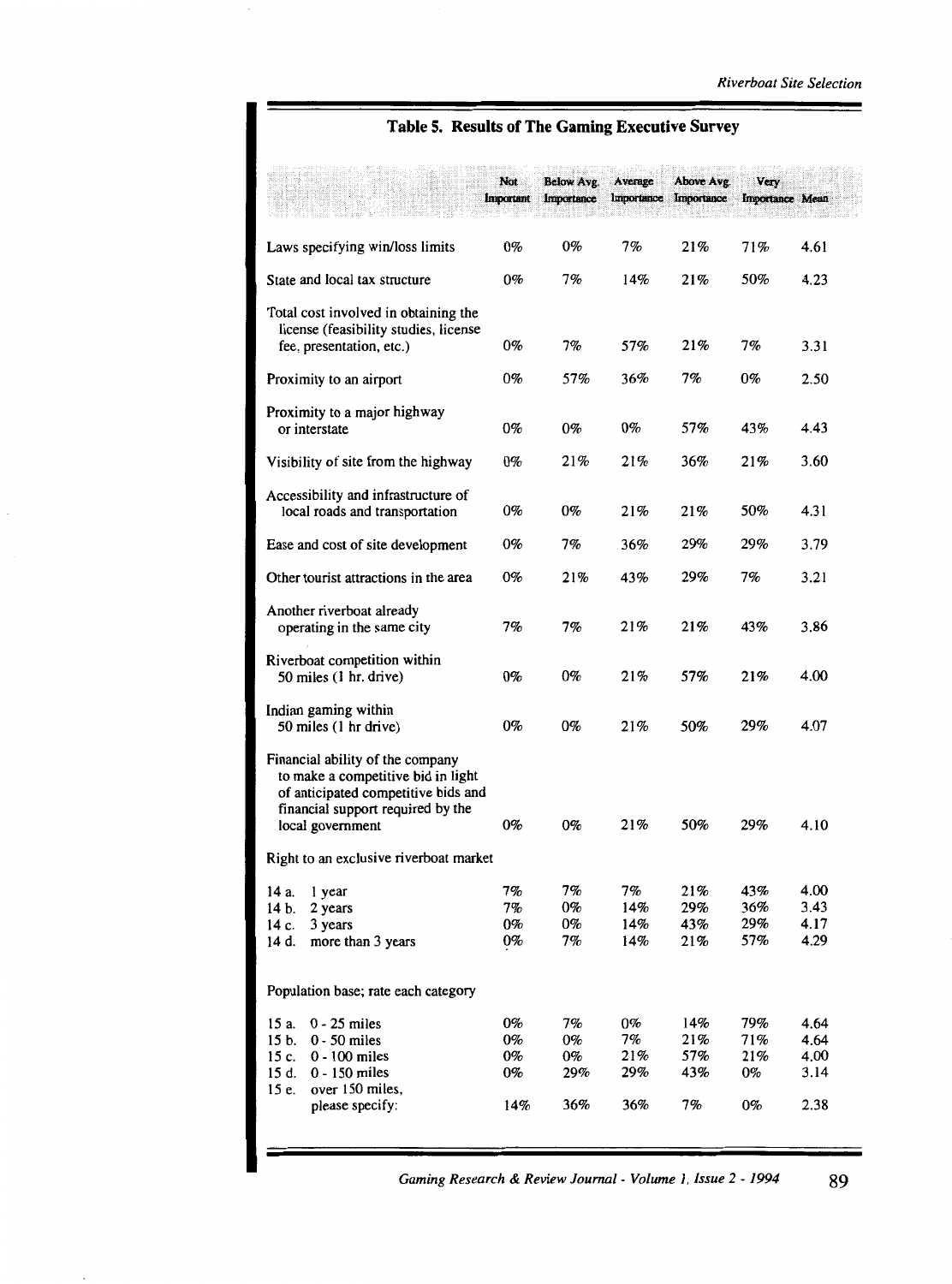## **Analysis of Results**

# **Competition**

The significant factors in Table 3 were the number of admissions and win per table, which were significantly greater for those boats with competition at the .05 level. In all cases the numbers for boats with competition were higher than those without competition. One interpretation of these figures is that larger markets can support multiple boats. This market was not saturated with competition and those riverboats in larger markets, such as Chicago, were able to support several boats in the same market.

Overall gaming executives also rated competition as fairly low in importance, 3.86. However, the group was split on this issue, with 6 giving it a rating of 5, 4 executives gave it a rating of 4, while the others rated it 3 or below. Thus the rating for the top nine respondents was 4.67, while the rating for the other five was 2.4.

This could be a reflection of where their companies were operating riverboats. One implication of our study is that competition is not a significant factor in the Illinois/Iowa market. However, in Biloxi some boats have left because of competitive pressures and other boats have seen their win per machine and table drop. In open markets, such as Mississippi one can expect competition to become a factor.

As competition increases, riverboat gaming will become like any other business. Riverboats offering more value to their target markets will be successful. Businesses that are poorly managed or improperly positioned may not be successful. Being a successful applicant for a riverboat license, in an open market, no longer guarantees a profitable business venture. In Mississippi, two boats have departed, and the win per slot machine has dropped from \$209 to \$107 (Papain, & Hetter, 1994). Managers must factor competition and the potential for future competition into site location decisions. Additionally, as markets become more competitive, segmentation will occur. The Star Casino in New Or-Jeans provides a good example of market segmentation. It focuses on the local market and it competes with the local bars to fulfill the social needs of its customers. As markets become saturated, casinos will be forced to focus on specific segments. Management will have to identify those attributes in the casino that will create perceived value for the chosen market segment and build a casino that creates value for that market segment.

## **Low Betting Limits**

The analysis suggested low betting limits had a large negative effect on admissions, win per slot, win per table, and win per square foot. All of these factors were significant at the .05 level. The executives also suggested that laws specifying win/loss limits were very important. Now that the low limit Jaws have been repealed in Iowa, it will be interesting to see if Iowa's boats can rebound from this initial handicap.

## **Population**

In Table l and Table 2 a radius of 50 miles explained the most variation. As riverboats proliferate, the market areas of the riverboats will shrink. In planning a riverboat, it is important to consider likely future competition. The casino executives validated the results of the regression, citing the 25-mile and the 50-mile radii as the most important. The regression model and the casino executives suggest that riverboats are dependent on a local market. With riverboats operating in an ever increasing number states and the proliferation of Indian Casinos and other land based casinos, the market area for riverboats is shrinking.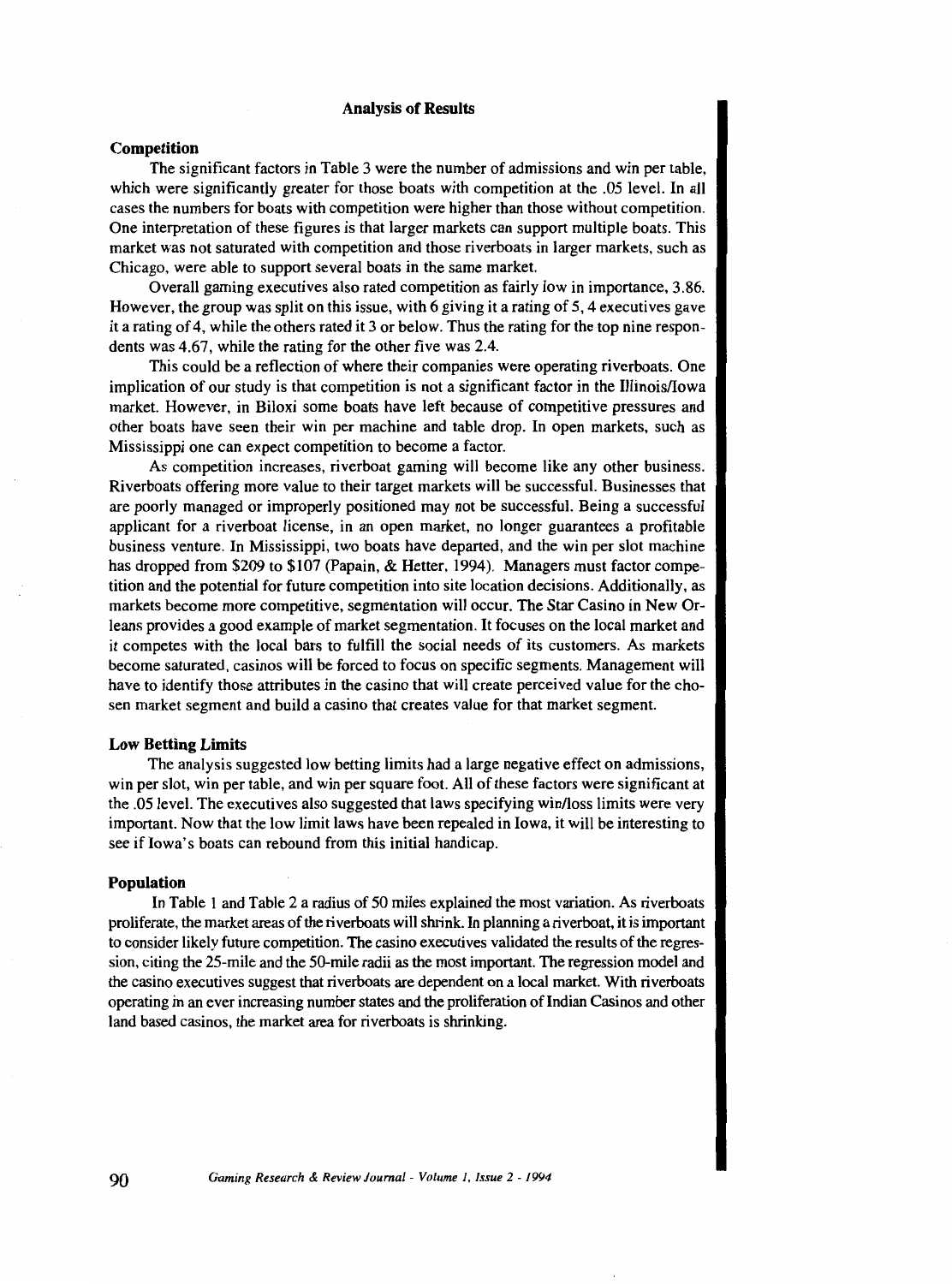

Figure 1. Perceived Importance of Population Radii by Gaming Executives

# Other Factors Cited

Gaming executives were interested in the state and local tax structures. This is more of a political issue, but certainly having a favorable tax structure is important. The executives were also concerned with proximity to a major highway and the infrastructure of the local roads. The executives did not seem concerned about visibility from the highway, but they did want easy access by good roads and highways for their customers. The right to an exclusive market was important. One executive stated that this is more of a wish. In the future, it will be very difficult, if not impossible, to get exclusive rights.

# Limitations of the Study

#### Income

The study did not look at income as a variable. Income is imbedded in the population rings. Including income in the equation would have made the regressions models too complex for the number of observations in the model.

# Facilities

As competition among casinos increases, physical facilities, food and beverage outlets, and other amenities will make a difference in attracting customers. The authors gained information about food and beverage facilities from brochures and by calling the casinos. The type and number of food and beverage facilities was entered into the equation. The food and beverage information did not provide meaningful variables, because the information from brochures was too limiting. To properly quantify food and beverage facilities, the actual facilities would have to be observed and rated.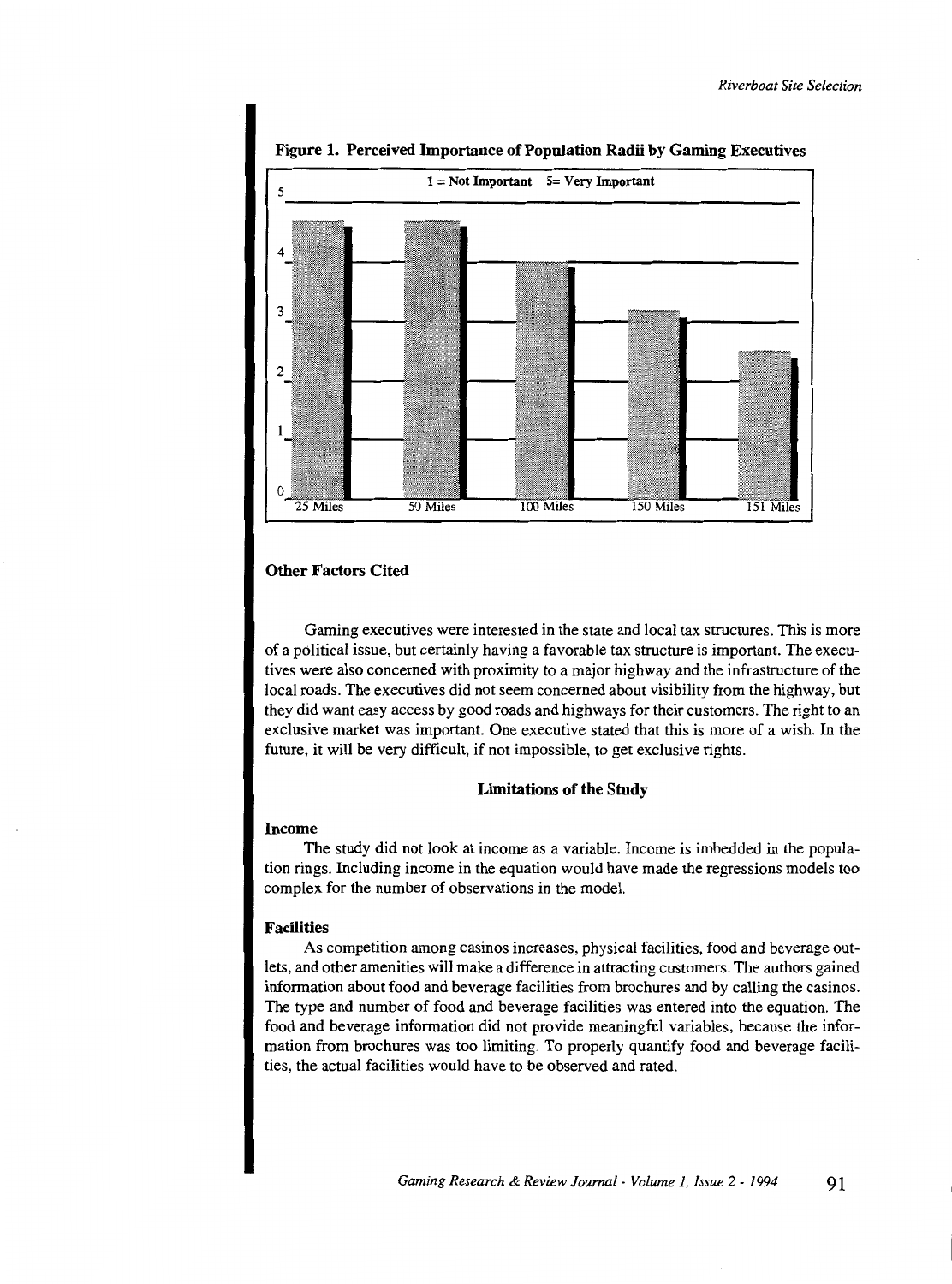## **Summary**

This study analyzed competition and market variables affecting the selection of a site for a riverboat casino. This was done by using historical data from Illinois and Iowa and through surveys of gaming executives. The survey results and the results of regression analysis of the historical data were similar. Important factors identified by each study were population within 50 miles of the site and limits on wagering. The gaming executives were also concerned about easy access by road. The study suggests competition does not have a negative effect if there is sufficient market demand for multiple boats. It also appears that riverboats are quickly becoming a regional draw; market areas of fifty miles or less can be expected for most boats. Additional studies should be done for other states with legalized riverboat gaming.

#### **References**

Bernsen. C. (1994, April3). *Gaming's uglier visage emerging.* THE CoMMERCIAL APPEAL, pp. Al, A4.

Constan, L. (1993, May). NEW FRONTIERS IN GAMING MARKET RESEARCH. Paper presented at the 9th International Conference on Gambling and Risk Taking, Las Vegas, NV.

Cooper, H. (1994, June 22). *Mixed blessing: Southern town's history haunts golden future as riverfrontcasino riches roll in.* THE WALL STREET JoURNAL, pp. 1,8.

Craig, S.C., Ghosh, A., & McLafferty, S.(l984). *Models of the retail location process: A review.*  JOURNAL OF RETAILING, 60 (1), 5-36.

Curry, B., & Moutinho, L. ( 1992). *Computer models for site location decisions.* INTERNATIONAL JouR-NAL OF THE RETAIL AND DISTRIBUTION MANAGEMENT, 20(4), 12-17.

Dinnen, S. (1991, December 6). *Taking a chance on riverboats*. The WASHINGTON Post, pp. B1, B4.

Doocey, P. (1993b). *Flotsam, jetsam, and loose shards of thought*. INTERNATIONAL GAMING AND WA-GERING BUSINESS, 14(12), 48-49

Doocey, P. (1993a). *Trendline riverboats*. INTERNATIONAL GAMING AND WAGERING BUSINESS, 14(10), 60-62.

Doocey, P., & Connor, M. (1994). *Gaming explosion to continue in '94*. INTERNATIONAL GAMING AND WAGERING BUSINESS, 15(1), 19-25.

Dow Jones Business Release. (1994, June 7).

Iowa Gaming Study Committee (1993). A STUDY OF THE IOWA GAMING INDUSTRY, RECOMMENDATIONS FOR STATUTORY CHANGES AND MINORITY REPORT.

Labalme, J. (1994, March 6). *Casino firms shift their Indiana bets.* THE INDIANAPOLIS STAR, pp. Bl, B7.

LaFleur, T. (1991). LAFLEUR's 91 NoRTH AMERICAN GAMBLING ABSTRACT. Maryland: TLF Publications, 1991.

Lyle, R. (1993). *Rollin' on the river.* HoTEL AND MoTEL MANAGEMENT, 208, 19-20.

Mandel, M.J., Landler, M., Grover, R., DeGeorge, G., Weber, J., & Rebella, K. (1994, March 14). *The entertainment economy.* BusiNESS WEEK, pp. 58-64.

Mannies, J., & Schlinkmann, M. (1994, March 20). *Gambling's allure: fiscal fuel or fool's gold?* Sr. Loms Posr-DISPATCH, pp. lA, 7A.

Migdal, D. (1992). *The sticks raise the convention stakes.* MEETINGS AND CoNVENTIONS, 27(4), 68-75. 92 *Gaming Research* & *Review Journal- Volume 1, issue* 2- *<sup>1994</sup>*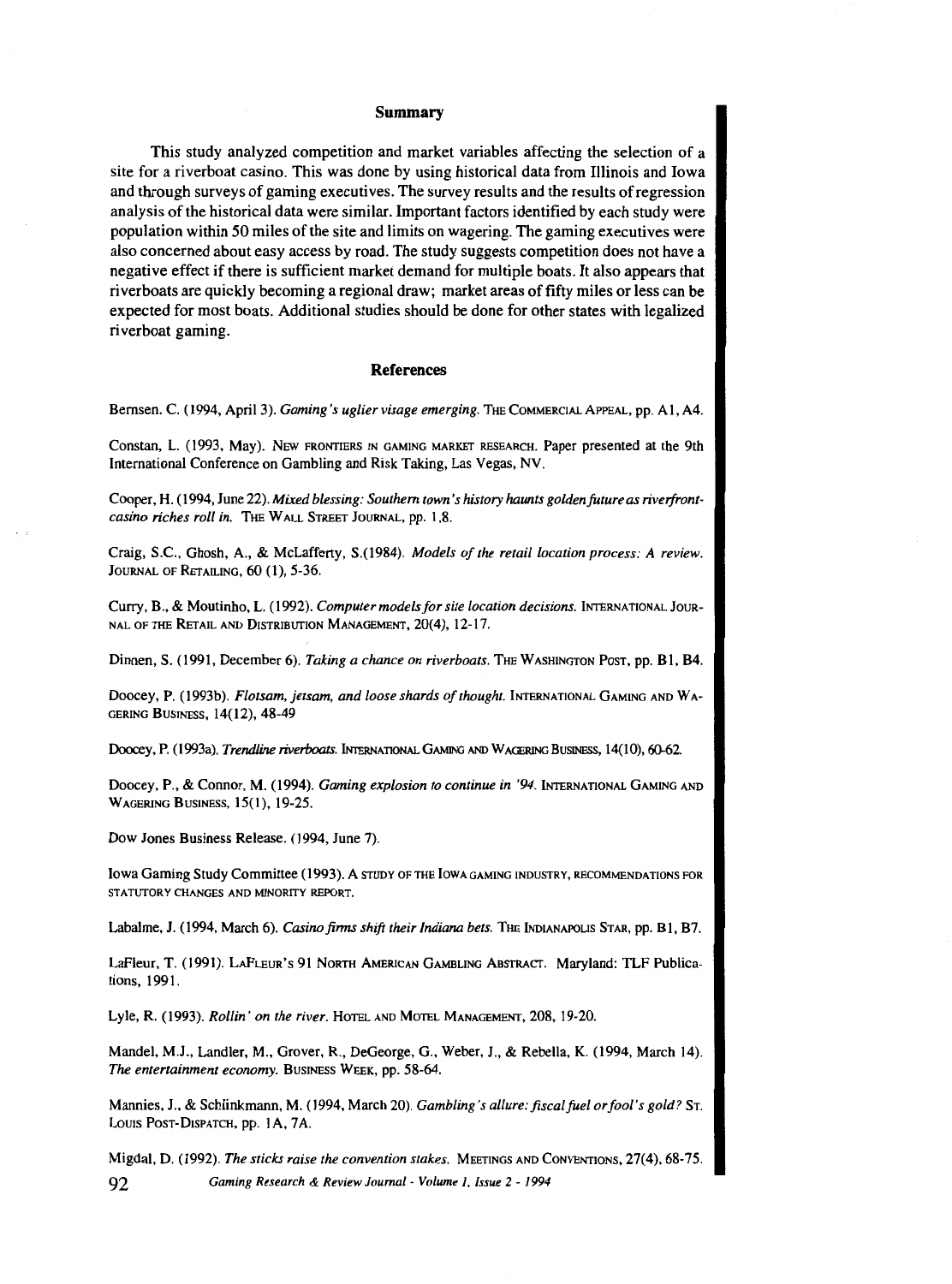*New Harrah's survey says that casino gaming is more popular than baseball.* ( 1994, May 5). INTER-NATIONAL GAMING AND WAGERING BUSINESS, 15(5), 62.

Papkin, J., & Hetter, K. (1994, March 14). *America's gambling Craze.* U.S. NEws AND WoRLD RE-PORT, 116(10), 42.

Post, T.J. (1992). *Riverboat gaming represents growing share of leisure market*. TRAVEL WEEKLY, 50(31), 32-33.

Post, T.J. (1993). *Riverboats pick up speed, lead U.S. gaming market in growth.* TRAVEL WEEKLY, 52(39), 65-66.

*President leaving Tunica; builder hammers palace; IGM asks new splash deal.* (1994, June 20). NATIONAL GAMING SUMMARY, 4-5.

Rogers, D. (1992). *A review of sales forecasting models most commonly applied in retail site evaluation.* INTERNATIONAL JOURNAL OF RETAIL AND DISTRIBUTION MANAGEMENT, 20(4), 3-11.

Sibley, T. (1991, October 29). *Riverboat gambling gathers steam*. THE CHRISTIAN SCIENCE MONITOR, p. 12.

Simons, R.D. ( 1992). *Site attributes in retail leasing: an analysis of a fast food restaurant market.*  THE APPRAISAL JOURNAL, 60, 521-529.

Smith Barney Shearson (1993, December). NATIONAL GAMING REVIEW, vol. 1.

State of Illinois (1993, March 1). ILLINOIS GAMING BOARD ANNUAL REPORT FOR 1992.

Turner, B., Director (1993, January 22). *New life on the Mississippi and elsewhere.* LEISURE INDUSTRY RESEARCH.

Vallen, G.K. (1993). *Gaming in the U.S. - a ten-year comparison*. The CORNELL HOTEL AND RESTAU-RANT ADMINISTRATION QUARTERLY, 34(6), 51-58.

Wertheim Schoder & Company. (1994, March). GAMING INDUSTRY UPDATE. THE NEXT STAGE: GAMING COMES TO WHERE THE PEOPLE ARE.